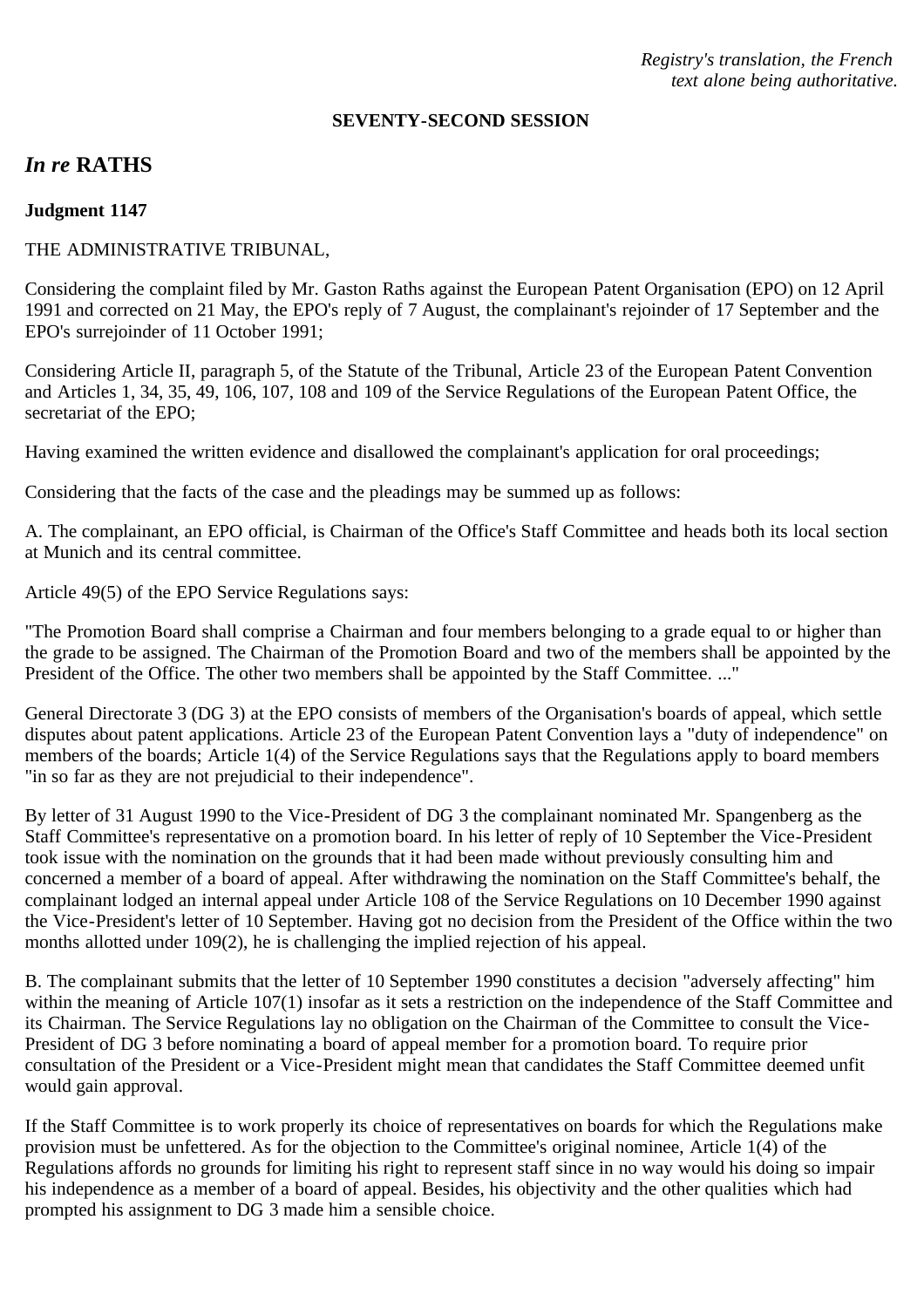The complainant asks the Tribunal to declare that DG 3 officials may be appointed to the boards and to other bodies provided for under the Regulations without the Vice-President's consent and that the Chairman of the Staff Committee is free to appoint any official, even a member of a board of appeal, without having to consult the Vice-President of DG 3. He seeks lump-sum damages in the amount of 2,000 Deutschmarks.

C. In its reply the EPO submits that the complaint is irreceivable since it was filed by the Chairman of the Staff Committee on the Committee's behalf. Neither an internal appeal nor an appeal to the Tribunal will lie against a decision which does not adversely affect an individual official; both the Service Regulations and the Statute of the Tribunal bar class actions. The Organisation's rejection of the Staff Committee's nominee for the promotion board caused the complainant no injury. Besides, the Regulations empower the Committee, not its Chairman, to appoint representatives; he may not object to checks on authority which he does not have. The only official who may allege injury under 34(2) is the one the Staff Committee chose to represent it on the promotion board.

In subsidiary pleas on the merits the Organisation submits that the Vice-President of DG 3 has authority to see that members of boards of appeal discharge the duty of independence which Article 23 of the European Patent Convention lays on them. In keeping with Article 1(4) of the Service Regulations the Vice-President may at discretion suspend the application of Article 34(2) to a board of appeal member on the grounds that it is improper for him to sit on a promotion or selection board that may report on cases of officials dealing with matters before a board of appeal.

Whether any particular DG 3 official is fit for the duties the Staff Committee may nominate him for is immaterial. What matters is the broader question of "participation of members of the Boards of Appeal in promotion procedures outside DG 3". The general rule is that staff with judicial duties should not take on unrelated administrative tasks; it follows that any outside assignments of DG 3 staff members should be subject to approval by the Vice-President.

D. In his rejoinder the complainant rejects the Organisation's pleas, enlarges on his own and presses his claims.

As to receivability he maintains that this is not a class action but a complaint against a decision that has hampered him in carrying out his duties under Articles 34 and 35 of the Service Regulations. By impairing the Staff Committee's freedom of choice the impugned decision adversely affects every member of the Committee. They have a duty in law to defend their own rights as well as the staff's. If the Chairman may not assert his right to appeal the Administration will be free to foil the Committee's work.

On the merits the complainant contends that the independence of a board member is not compromised by belonging to other official bodies whose business has nothing to do with DG 3 appeals. For ten years board members have been representing the staff, mainly on promotion boards, and the work of DG 3 has not suffered on that account.

It is not for the Administration to decide whether or not the Service Regulations shall apply to a staff member; for such a decision to be at the Vice-President's discretion would be in gross breach of general principles of law.

E. In its surrejoinder the EPO presses the pleas in its reply. Since disciplinary committees are quasi-judicial bodies it is proper for them to benefit from the experience of a DG 3 official. Promotion boards and selection boards are another matter since their work has a direct bearing on the careers of staff who contribute to decisions that a board of appeal may have to rule on.

# CONSIDERATIONS:

1. In the section of the EPO Service Regulations on employees' rights and obligations there is a chapter that sets up a Staff Committee to ensure staff participation in several areas of administration. The independence of the Committee's members is safeguarded in that they are elected by secret and universal ballot. One of the Committee's functions is to nominate staff representatives on several joint administrative bodies.

2. This case is about the membership of one such body. By a letter of 31 August 1990 the complainant, as Chairman of the Staff Committee, informed the President of the Office that Mr. Spangenberg, a member of a board of appeal, was nominated to represent the Committee on a promotion board. On 10 September the Vice-President in charge of General Directorate 3 told the complainant that he was sorry to have to reject the nomination on the grounds that he ought to have been consulted before any decision was taken and that Mr. Spangenberg was a member of a board of appeal.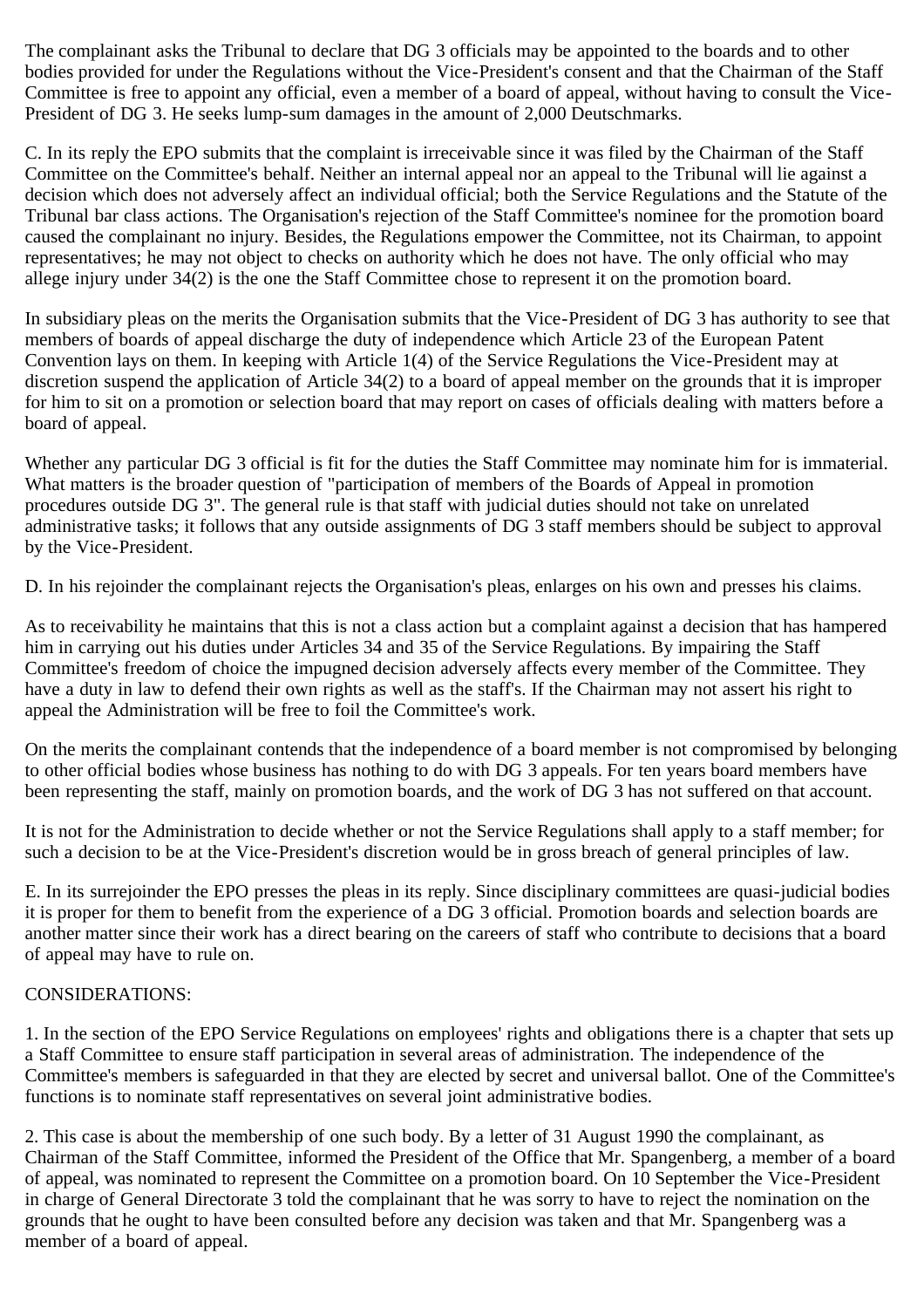The complainant lodged an internal appeal. Having got no answer by the deadline in Article 109 of the Service Regulations, he has come to the Tribunal. His complaint is receivable insofar as he has exhausted the internal means of redress and met the time limit.

3. In both internal appeal and complaint he purports to be acting as Chairman of the Staff Committee.

The Organisation's main plea is that he may not file his complaint on the Staff Committee's behalf. It cites Articles 106, 107 and 109 of the Service Regulations and submits that they provide for appeal against an EPO decision only by someone who is adversely affected. In the EPO's submission the complainant does not qualify. He is just one member of a collective body, only that body may appoint someone to represent the staff, and his chairmanship of it vests no particular authority in him. Only the employee whose nomination has been refused may file a complaint since he is the one adversely affected by the decision.

The EPO goes on to observe that members of the Staff Committee do not as such have access to the Tribunal, not even if they purport to act for the Committee. Those who do are confined to the persons listed in Article II of the Tribunal's Statute. The complainant may not allege breach of any right under his contract of service or the Service Regulations. The Organisation concludes that both because the decision he impugns relates to a collective body and because he shows no injury his complaint is irreceivable.

4. The complainant exercises official duties prescribed in the Service Regulations. Article 34(2) says that "The duties undertaken by members of the Staff Committee ... shall be deemed to be part of their normal service. The fact of performing such duties shall in no way be prejudicial to the person concerned".

The EPO is right in that the Staff Committee, which does not even have personality in law, may not itself appeal. But its members may nevertheless rely on their position as such to ensure observance of the Regulations. Indeed that is why Article 34(2) empowers them to enforce their rights. Were that not so the system of staff representation set up by the EPO would prove meaningless. The staff member has a direct interest in making the Organisation respect his rights because he derives them directly from his status as such. The contingency is one that Article II of the Tribunal's Statute contemplates. If the EPO were right a further effect would be to hamper the functioning of a body established under the Service Regulations and acting within the bounds of authority the Regulations set.

The conclusion is that the EPO's objections to receivability must fail.

5. Article 49(5) of the Service Regulations prescribes the composition of a promotion board. The board shall have a chairman and four members and all shall belong to a grade equal to or higher than the grade to be assigned. The chairman and two of the members are nominated by the President and the other two members by the Staff Committee.

It is not disputed that the Staff Committee's nominee in this case qualified under the Regulations for serving on a promotion board. In fact any staff member may serve, whatever his duties may be, and the Regulations prescribe no disqualification.

Nor is there any requirement in the Regulations of consultation about the Staff Committee's nominees for a promotion board. Since the decision as worded posits a power of review that impairs a safeguard, it is unlawful and must be set aside.

6. The complainant is awarded 1,000 Deutschmarks in costs.

# DECISION:

For the above reasons,

1. The impugned decision is quashed.

2. The Organisation shall pay the complainant 1,000 Deutschmarks in costs.

In witness of this judgment Mr. Jacques Ducoux, President of the Tribunal, Miss Mella Carroll, Judge, and Mr. Pierre Pescatore, Deputy Judge, sign below, as do I, Allan Gardner, Registrar.